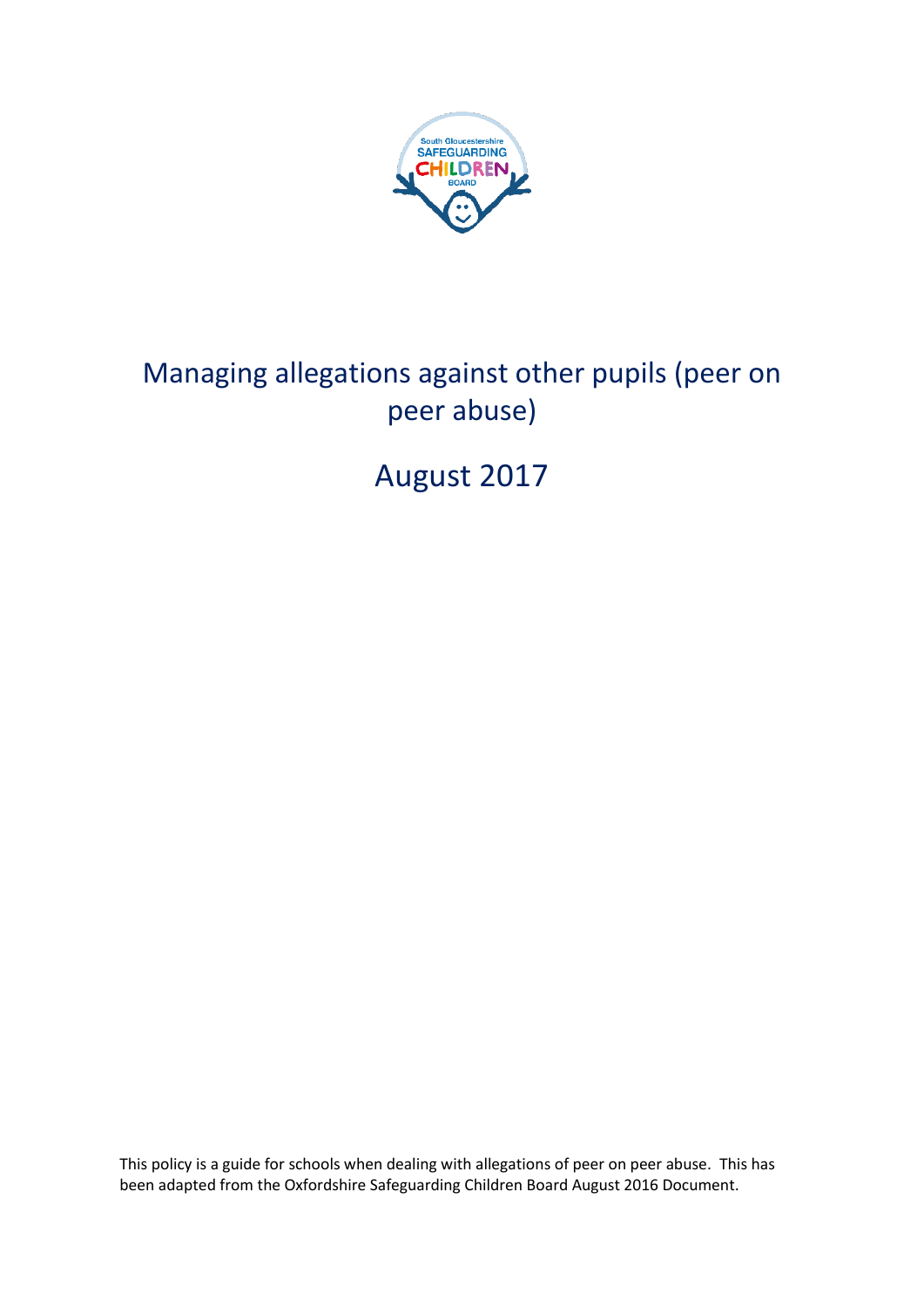At [school name] we believe that all children have a right to attend school and learn in a safe environment. Children should be free from harm by adults in the school and other students.

We recognise that some students will sometimes negatively affect the learning and wellbeing of others and their behaviour will be dealt with under the school's behaviour policy.

The terms '**children**', '**child**' or '**young person**' refers to anyone under the age of 18 years old.

#### **Introduction**

DfE guidance Keeping Children Safe in Education (2016) says that "governing bodies should ensure that there are procedures in place to handle allegations against other children". The guidance also states the importance of minimising the risks of peer-on- peer abuse.

In most instances, the conduct of students towards each other will be covered by the school's behaviour policy. However some allegations might be of such a serious nature that they become safeguarding concerns. These allegations are most likely to include physical abuse, emotional abuse, sexual abuse and sexual exploitation; however we are aware that the abuse may take any form, including use of technology.

## **Definition**

- The definition for domestic abuse (Home Office 2013) relates to young people aged 16 and 17 who experience physical, emotional, sexual and/or financial abuse, and coercive control, in their intimate relationships
- The definition for child sexual exploitation (DfE 2017) captures children and young people under the age of 18 who are sexually abused in the context of exploitative relationships, contexts and situations by a person of any age – including another child and/or young person
- $\cdot \cdot$  The definition for young people who display harmful sexual behaviour refers to any young person, under the age of 18, who engage in "sexual discussions or acts that are inappropriate for their age or stage of development" (Rich, 2011). Children and young people can also engage in harmful sexual behaviour online or through the use of technology e.g. grooming, exposing others to extreme/illegal pornography, sexual images and/or chat (Belton and Hollis, 2016).
- Serious youth violence is defined with reference to offences (as opposed to relationships/contexts) such as violence against the person, sexual offences, robbery or gun or knife crime (Metropolitan Police, 2016)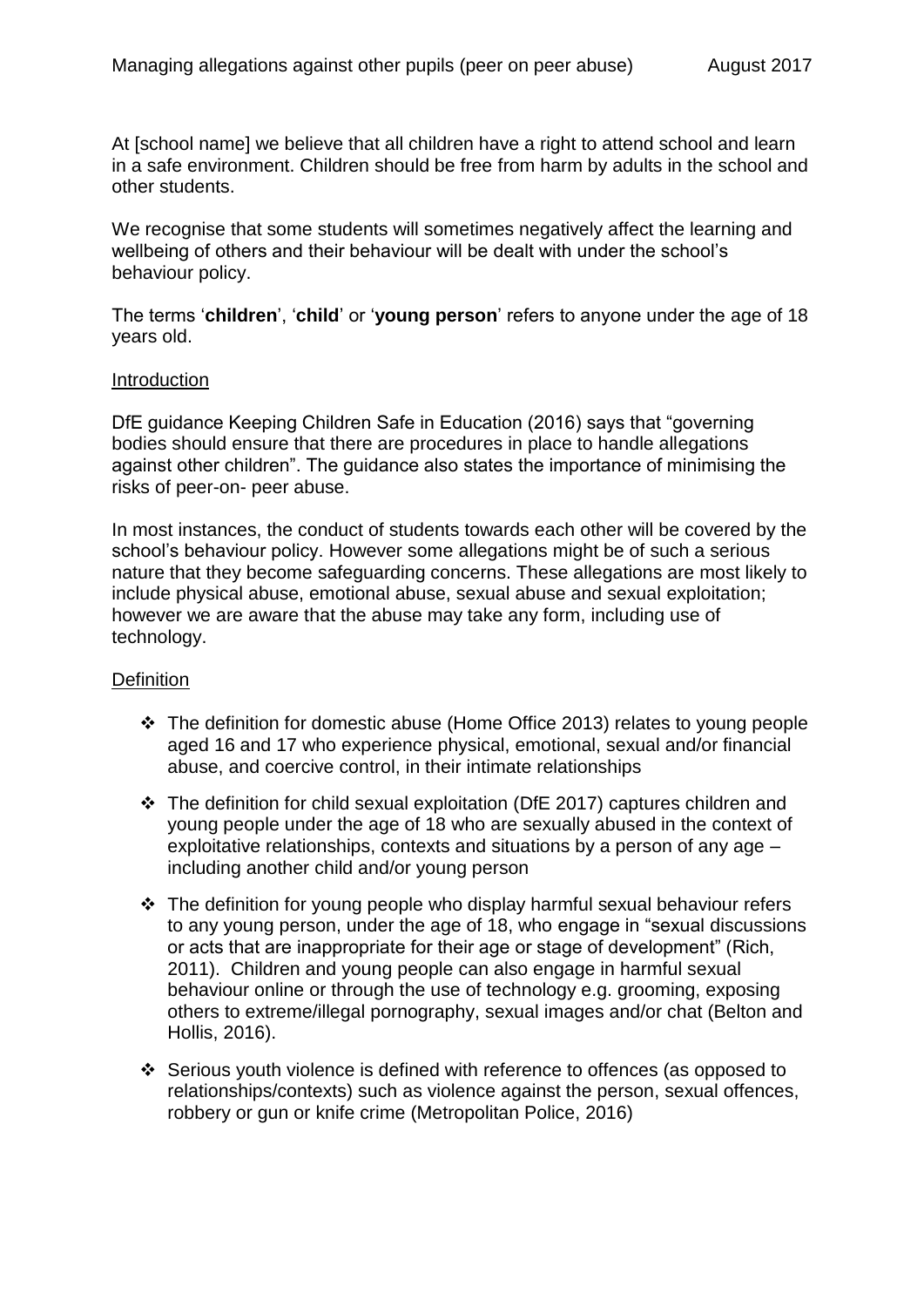## The safeguarding implications of sexual activity between young people<sup>i</sup>

The intervention of child protection agencies in situations involving sexual activity between children can require professional judgments. Some situations are statutorily clear – for example, a child under the age of 13 cannot consent to sexual activity. But it will not necessarily be appropriate to initiate safeguarding procedures where sexual activity involving children and young people below the age of legal consent (16 years) comes to notice. In our society generally the age at which children become sexually active has steadily dropped. It is important to distinguish between consensual sexual activity between children of a similar age (where at least one is below the age of consent), and sexual activity involving a power imbalance, or some form of coercion or exploitation

 $\overline{a}$  Taken from The safeguarding implications of events leading to the closure of Stanbridge Earls School – A Serious Case Review (2015)

#### Prevention

1

At our school we will minimise the risk of allegations against other pupils by:

- Providing PHSE as part of the curriculum, which will help students develop their understanding of acceptable behaviours, healthy relationships and keeping themselves safe.
- Having effective systems within our school for students to be able to raise concerns with staff, knowing they will be listened to, supported and valued, and that the issues they raise will be looked into and addressed
- Liaising and working with other professionals to develop robust risk assessments for pupils that are identified as posing a potential risk to other students
- $\triangle$  Liaising with specialists to deliver appropriate targeted work to pupils identified as being at potential risk e.g. protective behaviours work.

#### Allegations against other pupils (safeguarding issues)

Allegations of abuse or that are a safeguarding concern maybe made against other students within our setting. These may include allegations of physical abuse, emotional abuse, sexual abuse and sexual exploitation.

Safeguarding concerns or reports of abuse in any form may be made against students in our setting

It may also be considered a safeguarding issue if the allegation:

- $\cdot$  Is being made against an older pupil and refers to their behaviour towards a younger or more vulnerable pupil
- $\div$  is of a possible criminal nature
- $\triangle$  Puts other pupils in the school at risk, or raises the risk factor for others
- $\cdot$  Indicates that other pupils may have been harmed or be at risk or harm
- $\cdot$  Includes bullying (under the definition of emotional abuse) or intimidation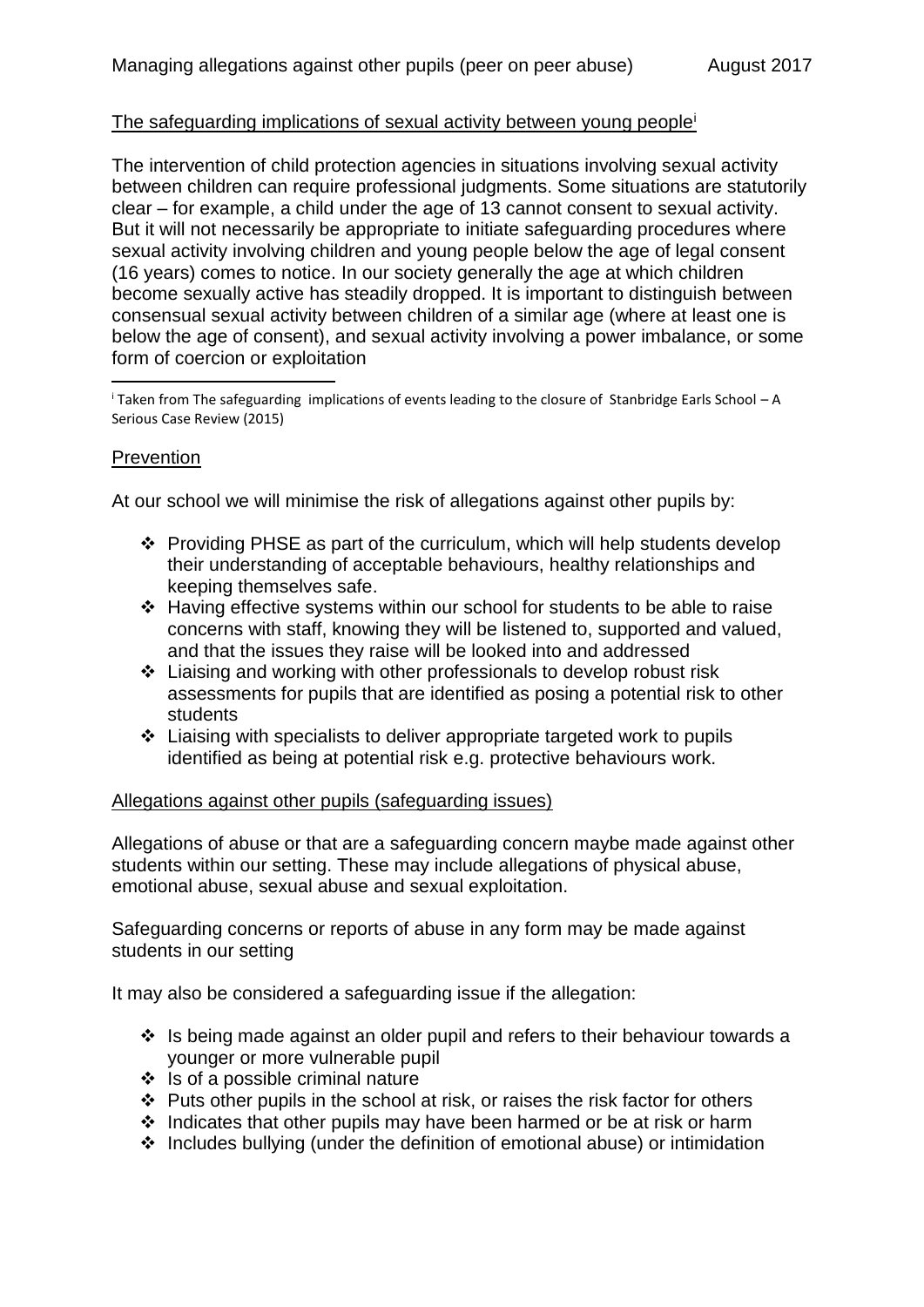Specific safeguarding issues against another student may include:

❖ Physical abuse:

1

- o Pre-planned violence
- o Physical altercations
- o Forcing others to carry out violence
- o Forcing others to use drugs, alcohol or other substances
- Emotional abuse:
	- o Bullying
	- o Threats and intimidation
	- o Blackmail/extortion
- ❖ Sexual abuse:
	- o Sexual assault
	- o Indecent exposure
	- o Indecent touching
	- $\circ$  Showing pornography to others
	- o Forcing others to create/share/download indecent images
	- o Sexting (see 'Sexting in Schools and Colleges', 2016)
- ❖ Sexual exploitation
	- o Encouraging/enticing other pupils to engage in inappropriate sexual behaviour
	- o Photographing or videoing other children performing indecent acts
	- o Sharing images through social media

# Procedure

- $\div$  When an allegation is made by a pupil against another student, which is of a safeguarding nature it should be reported to the designated safeguarding lead (DSL) as soon as possible.
- A factual record must be kept (as normal safeguarding child protection procedures) and updated with all actions and outcomes
- $\cdot \cdot$  The incident should not be investigated at this time
- The DSL will contact the Access and Response Team (ART) to discuss the case, and make a formal referral where appropriate
- $\div$  If the allegation indicates that a potential crime has taken place, ART will refer the case to the police
- $\triangle$  Parents of both the alleged victim and the student being complained about should be informed; this should be discussed during consultation with ART.
- $\triangle$  A risk assessment will be considered at this time to protect all parties involved.
- $\div$  It may be appropriate, for a fixed period of time, to exclude the pupil against whom the report has been made in line with our schools behaviour policy and procedures.
- Police and social care will lead any investigation, however where neither police nor social care thresholds are met, our school will then undertake a thorough investigation following our schools policies and procedures.
- A risk assessment should be considered along with an appropriate supervision plan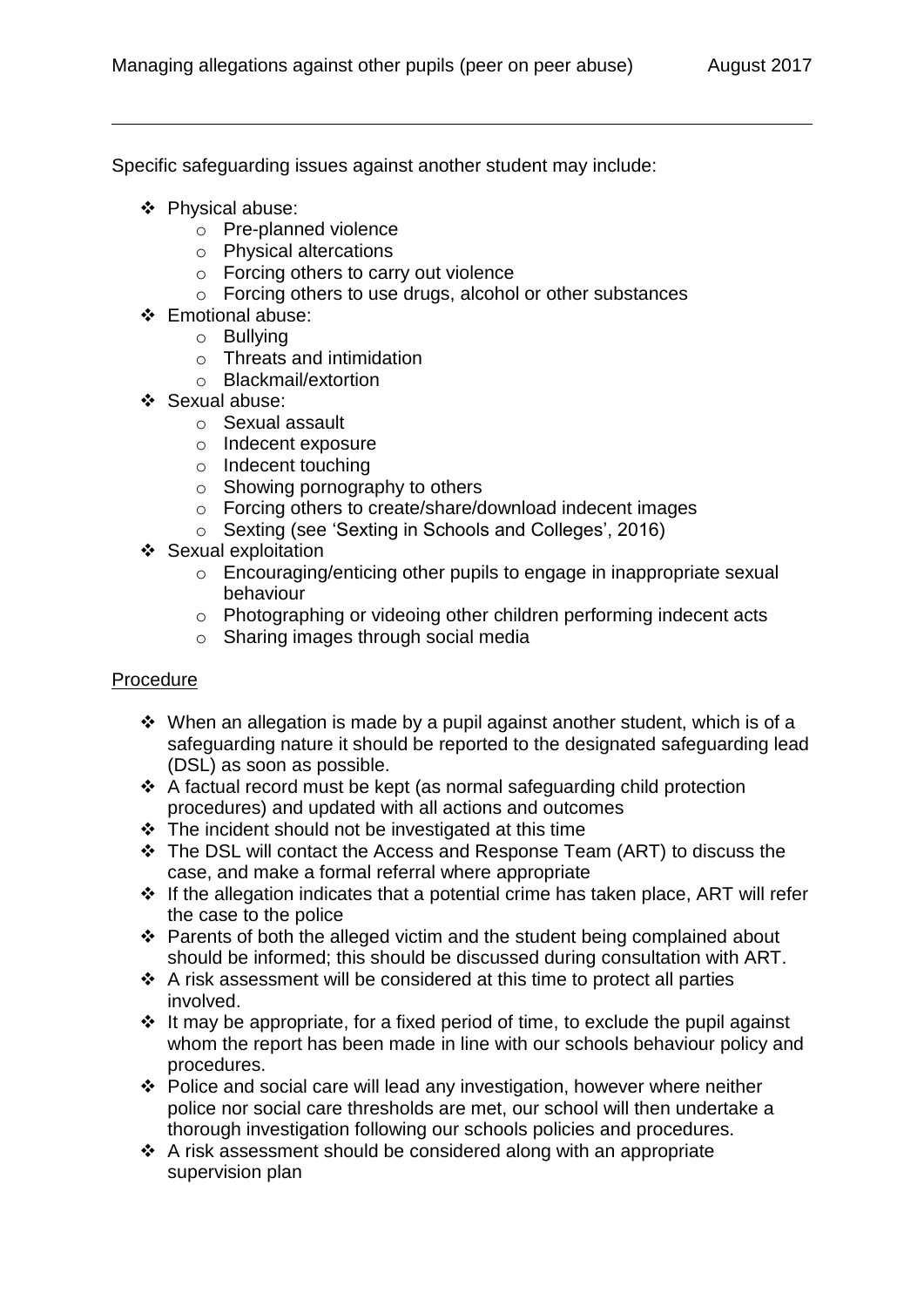- Support should be given to all students involved, and they should be in attendance at all relevant meetings and sign and agree to the plan that is set
- $\div$  The plan should be monitored and review dates set

### If allegations are made directly to other agencies

In some circumstances, parents/carers or the alleged victim(s) will disclose to other settings or agencies. In these cases (if not police or social care) these agencies should make referrals to ART or the police.

ART or the police should liaise directly with the DSL for the school to inform them of the situation.

All professionals involved can support with the risk assessment and management of such allegations.

#### Police action and responsibility

1

Avon and Somerset Police will make an assessment on a case by case basis as to the legality, proportionality and necessity to share information with partner agencies, including schools.

Where a report is made concerning a school-age child, and the school/educational establishment is already involved, the police should keep the DSL for that setting updated with developments in the case and police officer / staff dealing with the matter. In South Gloucestershire, schools receive domestic abuse reports where children are involved in those cases where the police identify a safeguarding need.

Where a report is made concerning a school-age child and the school/educational establishment is not already involved, the police must always give active consideration to sharing relevant information with the setting. This will ensure that the setting can take necessary measures to ensure the safety of the children involved and others they may come into contact with. The decision on the appropriate measures to take should be made by the setting with support from the police as necessary.

In the case of police or court bail conditions for safeguarding cases, the police must notify the setting of the conditions which are relevant to keep the child and others safe in the setting.

If a report indicates a safeguarding concern regarding a child or a risk they may pose to others, the presumption is the report will be shared with those who need to know to help keep children safe. A review strategy meeting may be the most appropriate way of communicating and agreeing a suitable course of action.